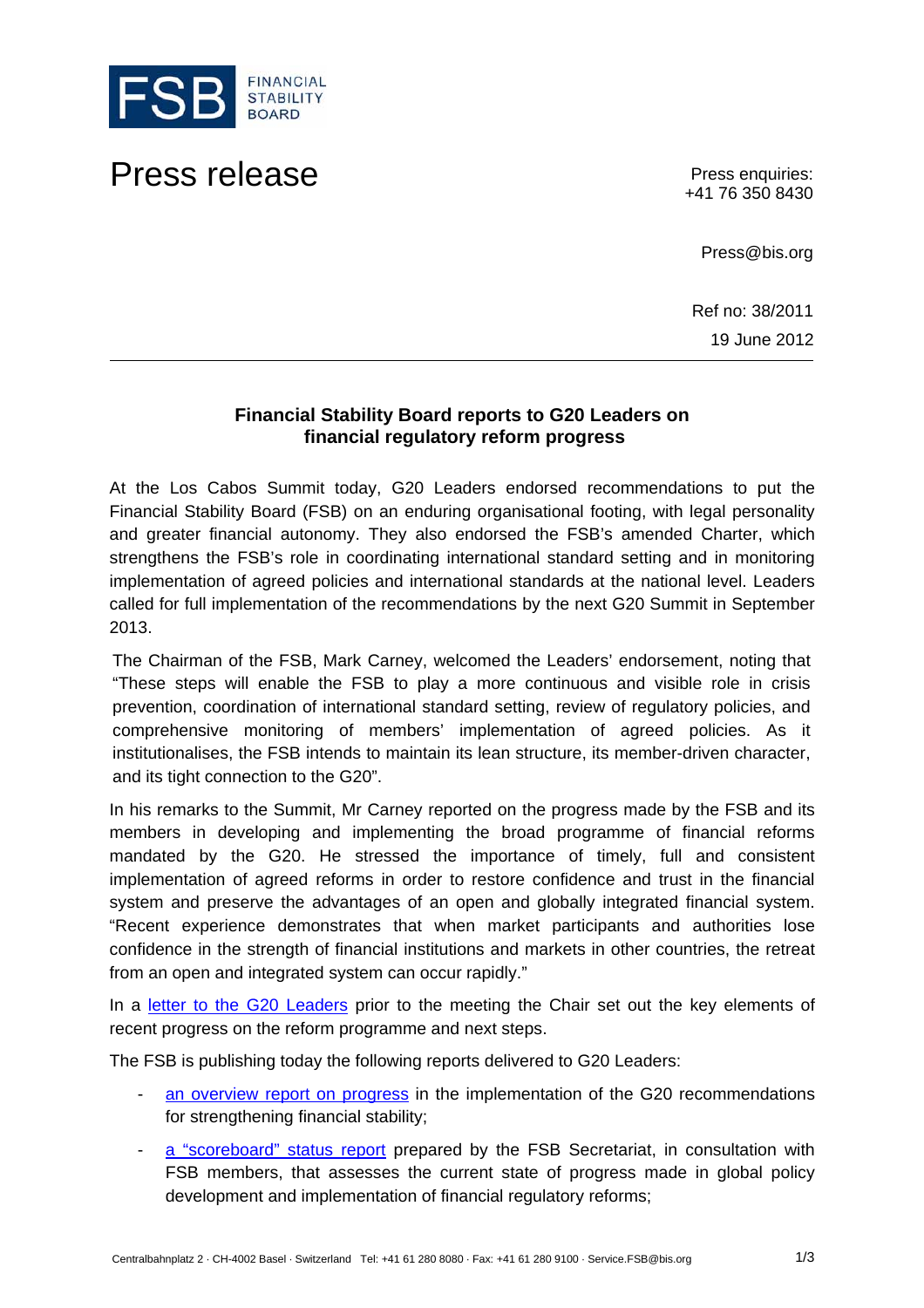- [recommendations for strengthening the FSB's capacity, governance and resources,](http://www.financialstabilityboard.org/publications/r_120619c.pdf) including a revised Charter for the FSB;
- a report, identifying [the effects of regulatory reforms on emerging market and](http://www.financialstabilityboard.org/publications/r_120619e.pdf)  [developing economies](http://www.financialstabilityboard.org/publications/r_120619e.pdf) and reviewing potential unintended consequences, prepared in coordination with the staff of the International Monetary Fund and the World Bank (on which a separate press release has been issued today).

In their Los Cabos communiqué, the G20 Leaders welcomed the FSB's progress report, including enhanced monitoring of implementation of reforms at the national level. They committed to implement financial reform to agreed timelines and expressed support for the ongoing policy work of the FSB and its members:

- to strengthen national resolution regimes and recovery and resolution planning for global systemically important financial institutions (global SIFIs);
- to strengthen the oversight and regulation of the shadow banking system;
- to extend the framework for SIFIs to domestic systemically important banks, and to global systemically important insurers and other non-bank financial entities;
- to implement over-the-counter (OTC) derivatives reforms (report published on 15 June);
- to implement the FSB Principles and Standards for Sound Compensation Practices (report published on 13 June);
- to identify potential unintended consequences of agreed financial regulatory reforms for emerging market and developing economies (report published today). Leaders encouraged continued monitoring, analysis and reporting on the subject;
- to end mechanical reliance on credit rating agency ratings. Leaders called for accelerated progress by national authorities in this respect;
- to improve adherence to supervisory and regulatory cooperation and information exchange standards.

G20 Leaders also endorsed the FSB [recommendations regarding the development of a](http://www.financialstabilityboard.org/publications/r_120608.pdf)  [global legal entity identifier](http://www.financialstabilityboard.org/publications/r_120608.pdf) (LEI) for parties to financial transactions, with a global governance framework representing the public interest. The FSB report to the G20 with recommendations on the LEI was published on 8 June.

They pledged to take all necessary actions to make progress in the areas where difficulties in policy development or implementation have been identified. The FSB overview progress report on implementation of reforms provides more detail on these and other financial regulatory reform initiatives.

## **Notes to editors**

The reports are available on the FSB's website, [www.financialstabilityboard.org.](http://www.financialstabilityboard.org/)

The FSB has been established to coordinate at the international level the work of national financial authorities and international standard setting bodies and to develop and promote the implementation of effective regulatory, supervisory and other financial sector policies in the interest of financial stability. It brings together national authorities responsible for financial stability in 24 countries and jurisdictions, international financial institutions, sector-specific